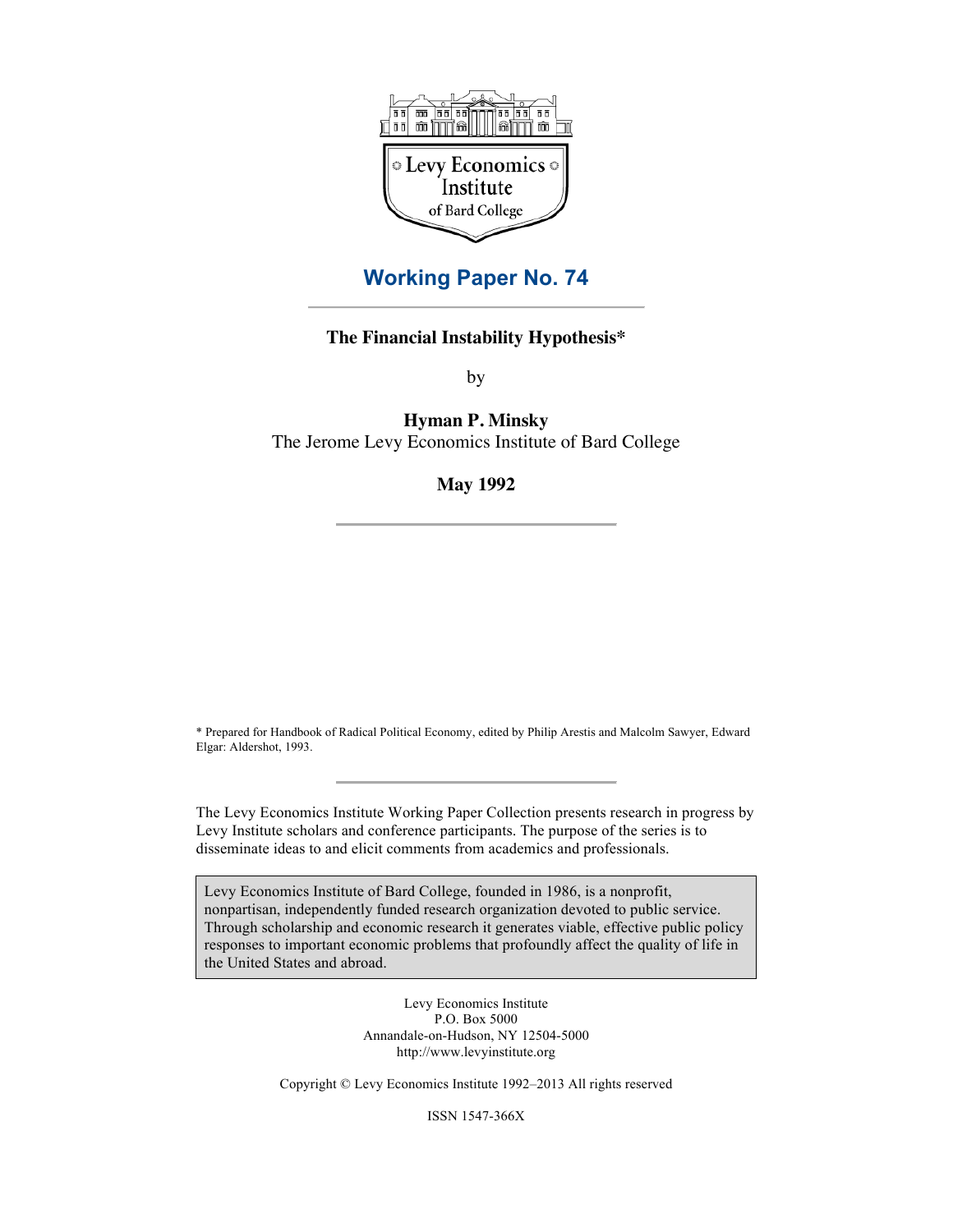The financial instability hypothesis has both empirical and theoretical aspects. The readily observed empirical aspect is that, from time to time, capitalist economies exhibit inflations and debt deflations which seem to have the potential to spin out of control. In such processes the economic system's reactions to a movement of the economy amplify the movement--inflation feeds upon inflation and debt-deflation feeds upon debt-deflation. Government interventions aimed to contain the deterioration seem to have been inept in some of the historical crises. These historical episodes are evidence supporting the view that the economy does not always conform to the classic precepts of Smith and Walras: they implied that the economy can best be understood by assuming that it is constantly an equilibrium seeking and sustaining system.

The classic description of a debt deflation was offered by Irving Fisher (1933) and that of a self-sustaining disequilibrating processes by Charles Kindleberger (1978). Martin Wolfson (1986) not only presents a compilation of data on the emergence of financial relations conducive to financial instability, but also examines various financial crisis theories of business cycles.

As economic theory, the financial instability hypothesis is an interpretation of the substance of Keynes's "General Theory". This interpretation places the General Theory in history. As the General Theory was written in the early 193Os, the great financial and real contraction of the United States and the other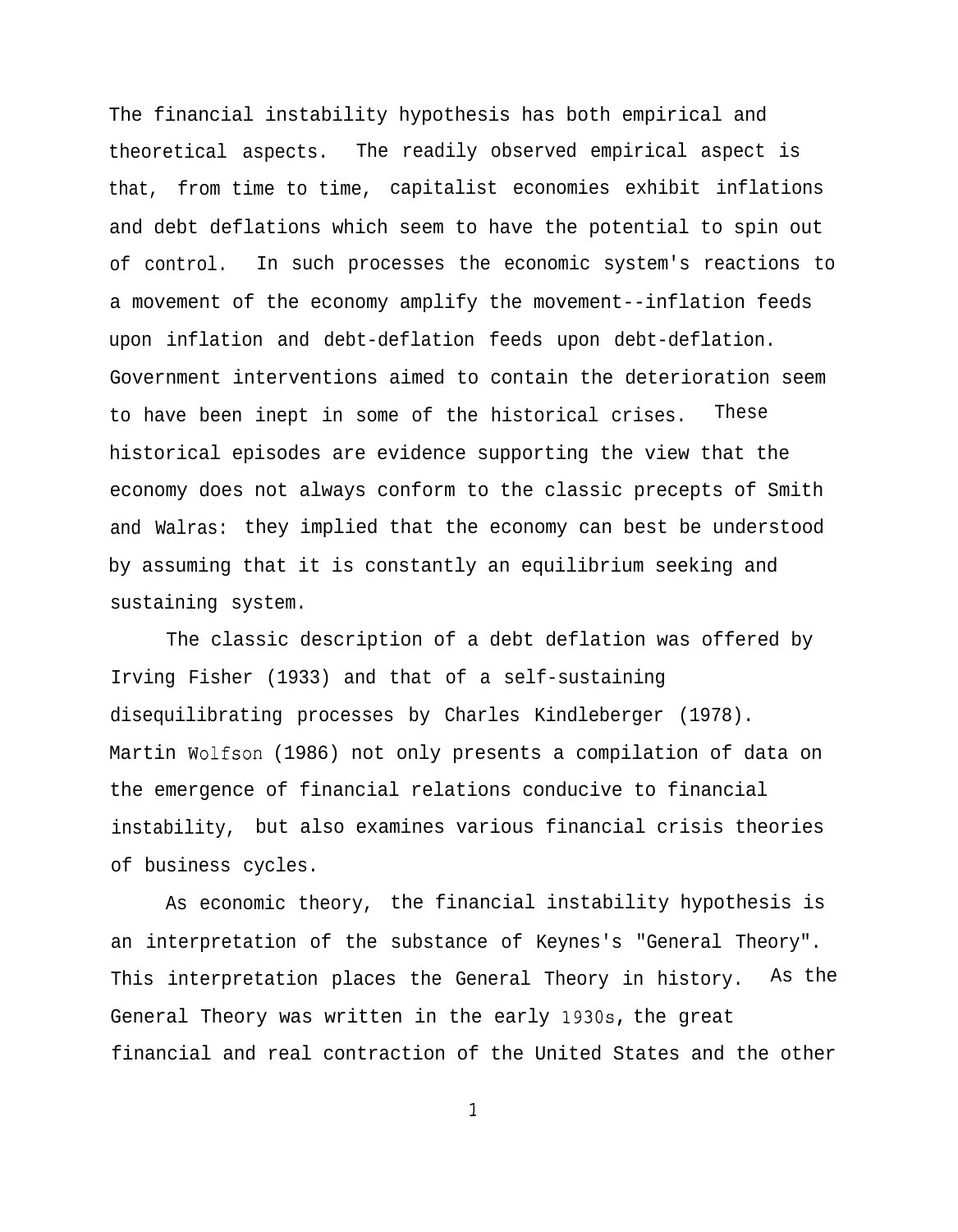capitalist economies of that time was a part of the evidence the theory aimed to explain. The financial instability hypothesis also draws upon the credit view of money and finance by Joseph Schumpeter (1934, Ch.3) Key works for the financial instability hypothesis in the narrow sense are, of course, Hyman P. Minsky (1975, 1986).

The theoretical argument of the financial instability hypothesis starts from the characterization of the economy as a capitalist economy with expensive capital assets and a complex, sophisticated financial system. The economic problem is identified following Keynes as the "capital development of the economy," rather than the Knightian "allocation of given resources among alternative employments." The focus is on an accumulating capitalist economy that moves through real calendar time.

The capital development of a capitalist economy is accompanied by exchanges of present money for future money. The present money pays for resources that go into the production of investment output, whereas the future money is the "profits" which will accrue to the capital asset owning firms (as the capital assets are used in production). As a result of the process by which investment is financed, the control over items in the capital stock by producing units is financed by liabilities--these are commitments to pay money at dates specified or as conditions arise. For each economic unit, the liabilities on its balance sheet determine a time series of prior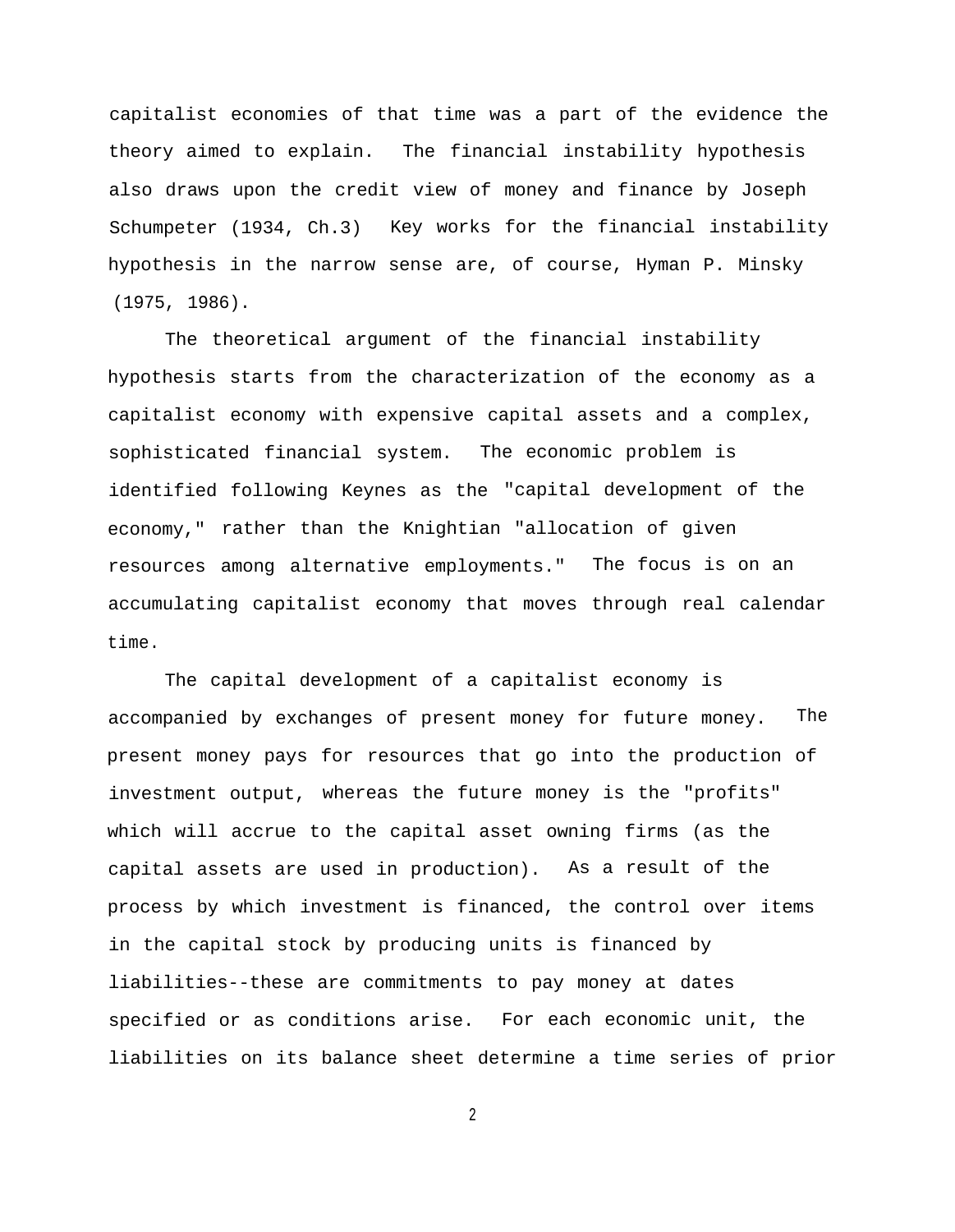payment commitments, even as the assets generate a time series of conjectured cash receipts.

This structure was well stated by Keynes (1972) :

There is a multitude of real assets in the world which constitutes our capital wealth - buildings, stocks of commodities, goods in the course of manufacture and of transport, and so forth. The nominal owners of these assets, however, have not infrequently borrowed money (Keynes' emphasis) in order to become possessed of them. To a corresponding extent the actual owners of wealth have claims, not on real assets, but on money. A considerable part of this financing takes place through the banking system, which interposes its guarantee between its depositors who lend it money, and its borrowing customers to whom it loans money wherewith to finance the purchase of real assets. The interposition of this veil of money between the real asset and the wealth owner is an especially marked characteristic of the modern world." (p.151)

This Keynes "veil of money" is different from the Quantity Theory of money "veil of money." The Quantity Theory "veil of money" has the trading exchanges in commodity markets be of goods for money and money for goods: therefore, the exchanges are really of goods for goods. The Keynes veil implies that money is connected with financing through time. A part of the financing of the economy can be structured as dated payment commitments in which banks are the central player. The money flows are first from depositors to banks and from banks to firms: then, at some later dates, from firms to banks and from banks to their depositors. Initially, the exchanges are for the financing of investment, and subsequently, the exchanges fulfill the prior commitments which are stated in the financing contract.

In a Keynes "veil of money" world, the flow of money to firms is a response to expectations of future profits, and the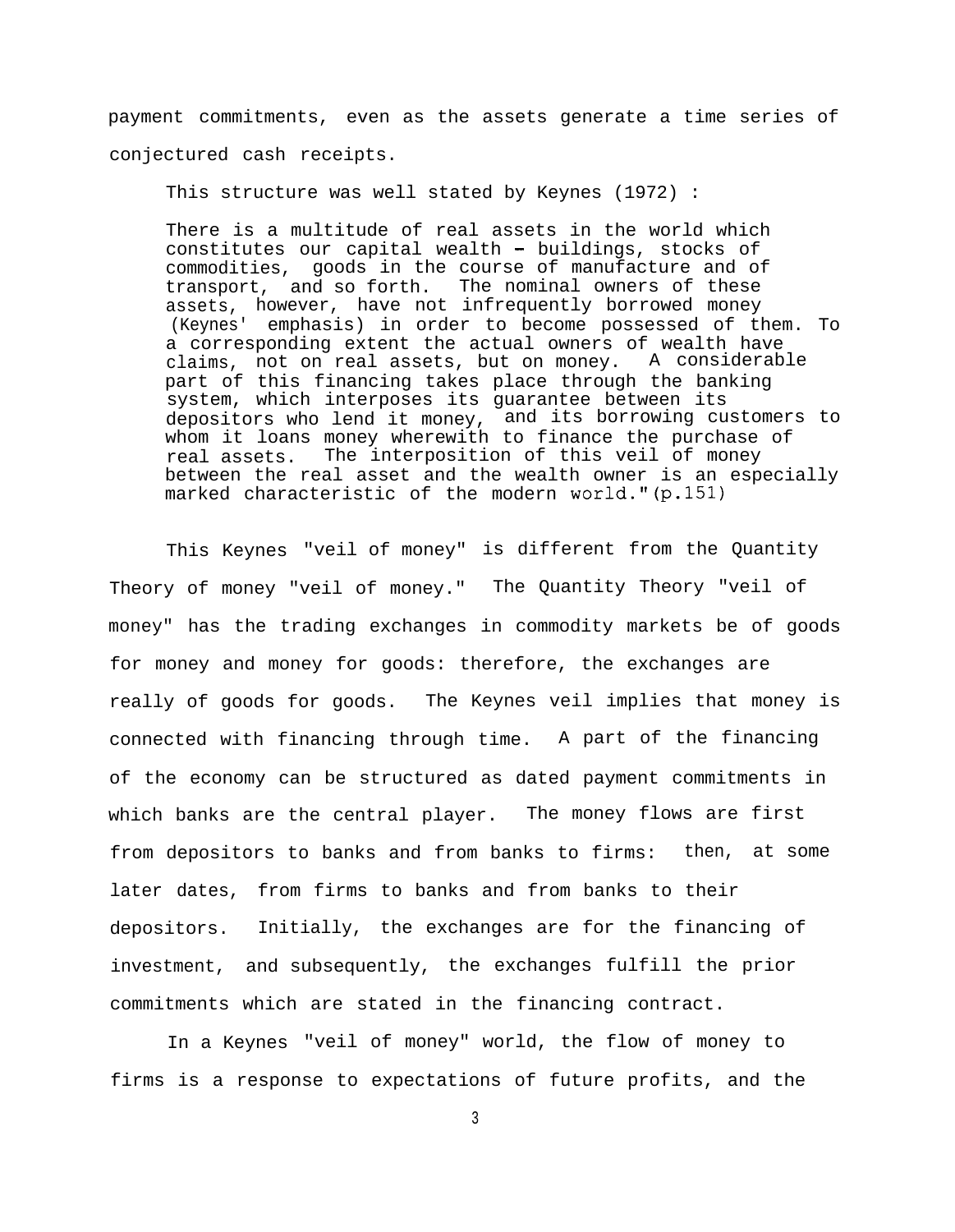flow of money from firms is financed by profits that are realized. In the Keynes set up, the key economic exchanges take place as a result of negotiations between generic bankers and generic businessmen. The documents "on the table" in such negotiations detail the costs and profit expectations of the businessmen: businessmen interpret the numbers and the expectations as enthusiasts, bankers as skeptics.

Thus, in a capitalist economy the past, the present, and the future are linked not only by capital assets and labor force characteristics but also by financial relations. The key financial relationships link the creation and the ownership of capital assets to the structure of financial relations and changes in this structure. Institutional complexity may result in several layers of intermediation between the ultimate owners of the communities' wealth and the units that control and operate the communities' wealth.

Expectations of business profits determine both the flow of financing contracts to business and the market price of existing financing contracts. Profit realizations determine whether the commitments in financial contracts are fulfilled--whether financial assets perform as the pro formas indicated by the negotiations.

In the modern world, analyses of financial relations and their implications for system behavior cannot be restricted to the liability structure of businesses and the cash flows they entail. Households (by the way of their ability to borrow on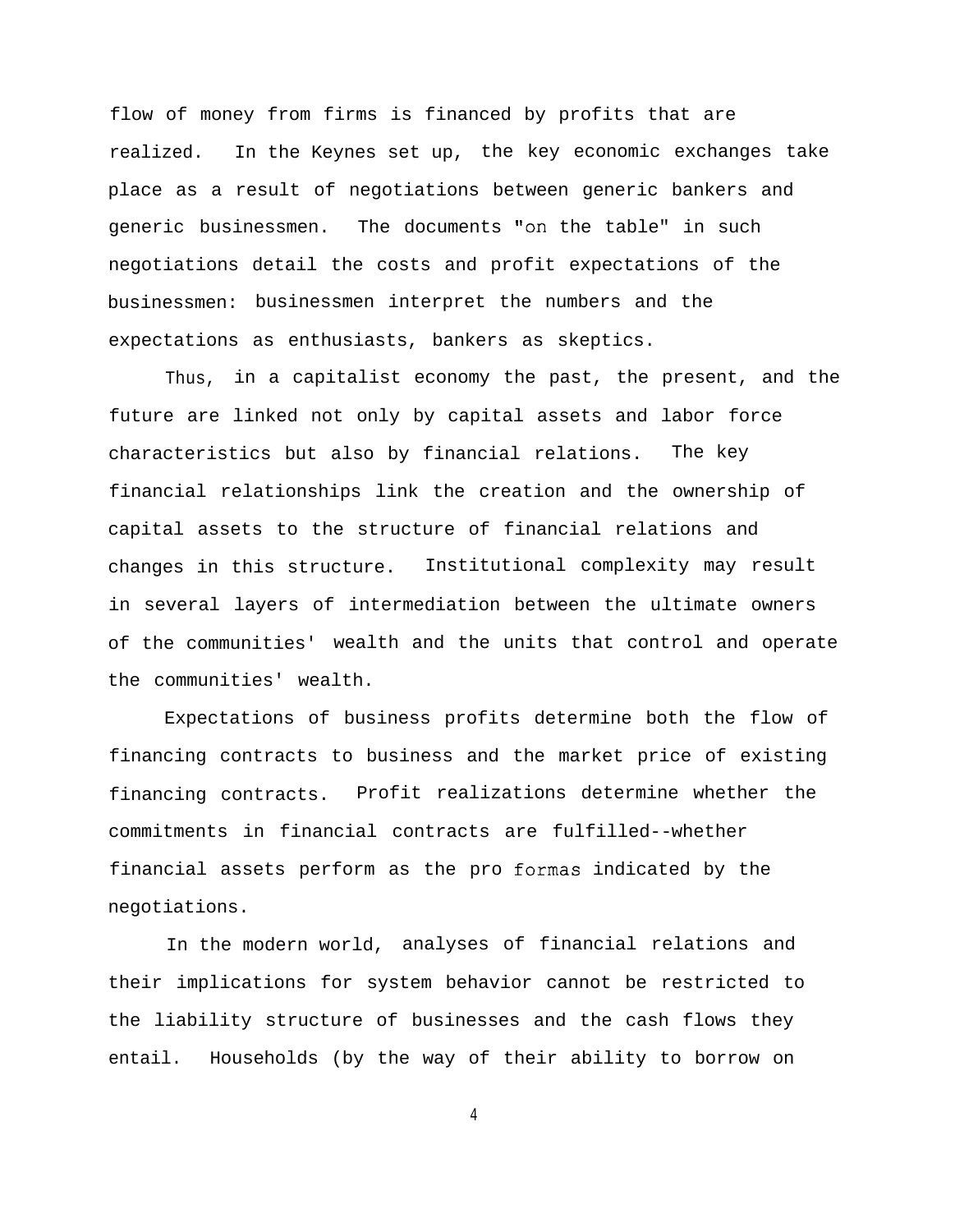credit cards for big ticket consumer goods such as automobiles, house purchases, and to carry financial assets), governments (with their large floating and funded debts), and international units (as a result of the internationalization of finance) have liability structures which the current performance of the economy either validates or invalidates.

An increasing complexity of the financial structure, in connection with a greater involvement of governments as refinancing agents for financial institutions as well as ordinary business firms (both of which are marked characteristics of the modern world), may make the system behave differently than in earlier eras. In particular, the much greater participation of national governments in assuring that finance does not degenerate as in the 1929-1933 period means that the down side vulnerability of aggregate profit flows has been much diminished. However, the same interventions may well induce a greater degree of upside (i.e. inflationary) bias to the economy.

In spite of the greater complexity of financial relations, the key determinant of system behavior remains the level of profits. The financial instability hypothesis incorporates the Kalecki (1965)-Levy (1983) view of profits, in which the structure of aggregate demand determines profits. In the skeletal model, with highly simplified consumption behavior by receivers of profit incomes and wages, in each period aggregate profits equal aggregate investment. In a more complex (though still highly abstract) structure, aggregate profits equal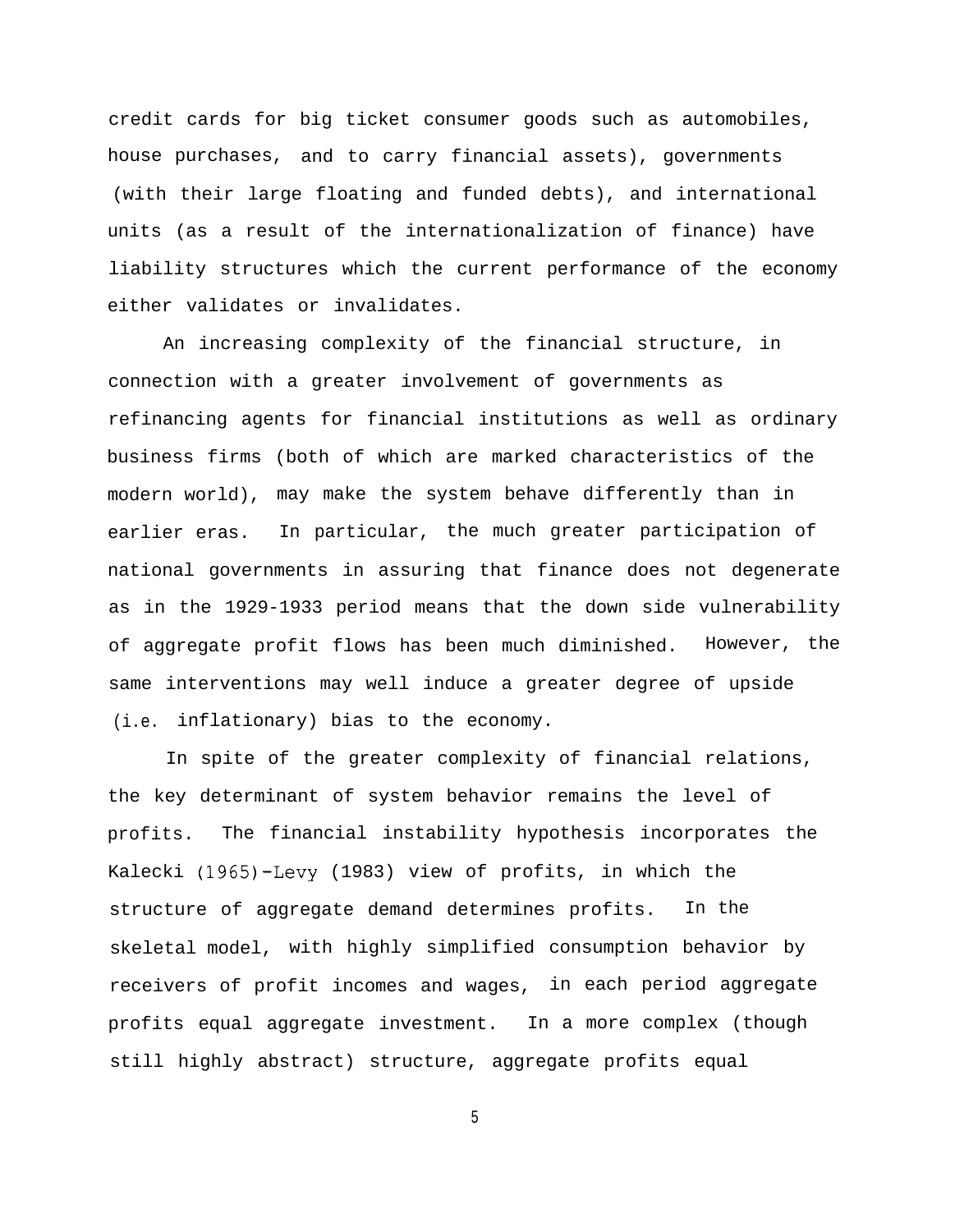aggregate investment plus the government deficit. Expectations of profits depend upon investment in the future, and realized profits are determined by investment: thus, whether or not liabilities are validated depends upon investment. Investment takes place now because businessmen and their bankers expect investment to take place in the future.

The financial instability hypothesis, therefore, is a theory of the impact of debt on system behavior and also incorporates the manner in which debt is validated. In contrast to the orthodox Quantity Theory of money, the financial instability hypothesis takes banking seriously as a profit-seeking activity. Banks seek profits by financing activity and bankers. Like all entrepreneurs in a capitalist economy, bankers are aware that innovation assures profits. Thus, bankers (using the term generically for all intermediaries in finance), whether they be brokers or dealers, are merchants of debt who strive to innovate in the assets they acquire and the liabilities they market. This innovative characteristic of banking and finance invalidates the fundamental presupposition of the orthodox Quantity Theory of money to the effect that there is an unchanging "money" item whose velocity of circulation is sufficiently close to being constant: hence, changes in this money's supply have a linear proportional relation to a well defined price level.

Three distinct income-debt relations for economic units, which are labeled as hedge, speculative, and Ponzi finance, can be identified.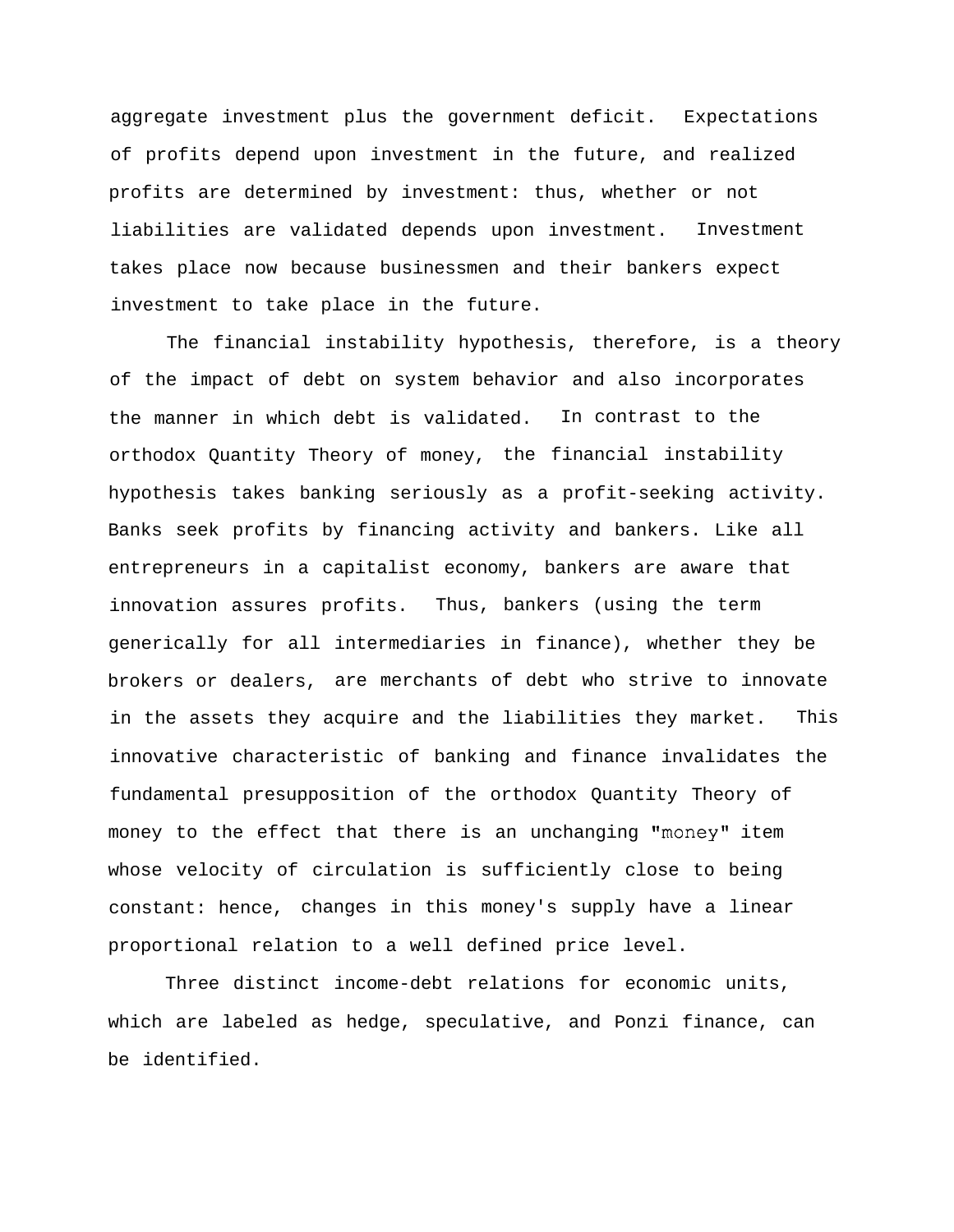Hedge financing units are those which can fulfill all of their contractual payment obligations by their cash flows: the greater the weight of equity financing in the liability structure, the greater the likelihood that the unit is a hedge financing unit. Speculative finance units are units that can meet their payment commitments on "income account" on their liabilities, even as they cannot repay the principle out of income cash flows. Such units need to "roll over" their liabilities: (e.g. issue new debt to meet commitments on maturing debt). Governments with floating debts, corporations with floating issues of commercial paper, and banks are typically hedge units.

For Ponzi units, the cash flows from operations are not sufficient to fulfill either the repayment of principle or the interest due on outstanding debts by their cash flows from operations. Such units can sell assets or borrow. Borrowing to pay interest or selling assets to pay interest (and even dividends) on common stock lowers the equity of a unit, even as it increases liabilities and the prior commitment of future incomes. A unit that Ponzi finances lowers the margin of safety that it offers the holders of its debts.

It can be shown that if hedge financing dominates, then the economy may well be an equilibrium seeking and containing system. In contrast, the greater the weight of speculative and Ponzi finance, the greater the likelihood that the economy is a deviation amplifying system. The first theorem of the financial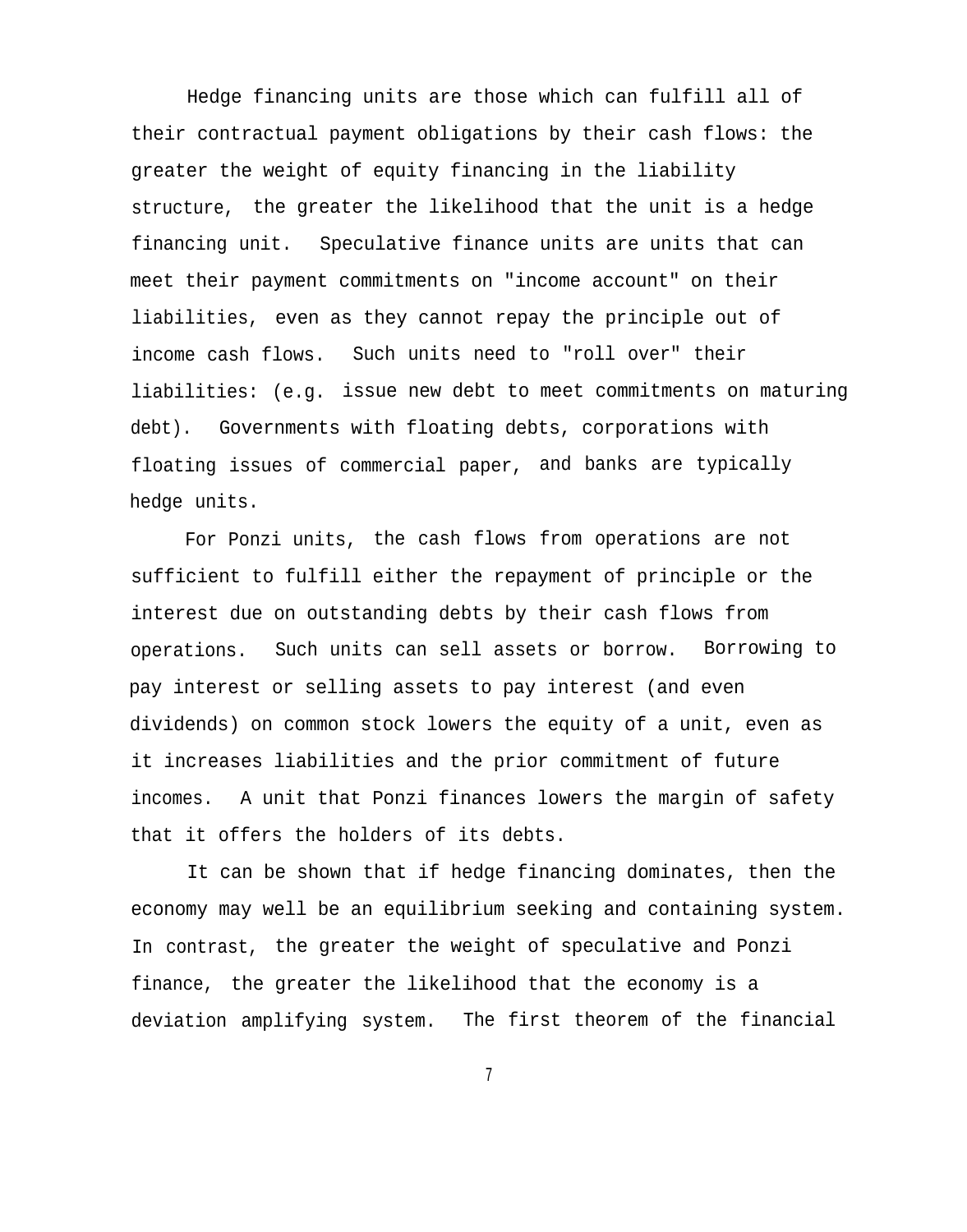instability hypothesis is that the economy has financing regimes under which it is stable, and financing regimes in which it is unstable. The second theorem of the financial instability hypothesis is that over periods of prolonged prosperity, the economy transits from financial relations that make for a stable system to financial relations that make for an unstable system.

In particular, over a protracted period of good times, capitalist economies tend to move from a financial structure dominated by hedge finance units to a structure in which there is large weight to units engaged in speculative and Ponzi finance. Furthermore, if an economy with a sizeable body of speculative financial units is in an inflationary state, and the authorities attempt to exorcise inflation by monetary constraint, then speculative units will become Ponzi units and the net worth of previously Ponzi units will quickly evaporate. Consequently, units with cash flow shortfalls will be forced to try to make position by selling out position. This is likely to lead to a collapse of asset values.

The financial instability hypothesis is a model of a capitalist economy which does not rely upon exogenous shocks to generate business cycles of varying severity. The hypothesis holds that business cycles of history are compounded out of (i) the internal dynamics of capitalist economies, and (ii) the system of interventions and regulations that are designed to keep the economy operating within reasonable bounds.